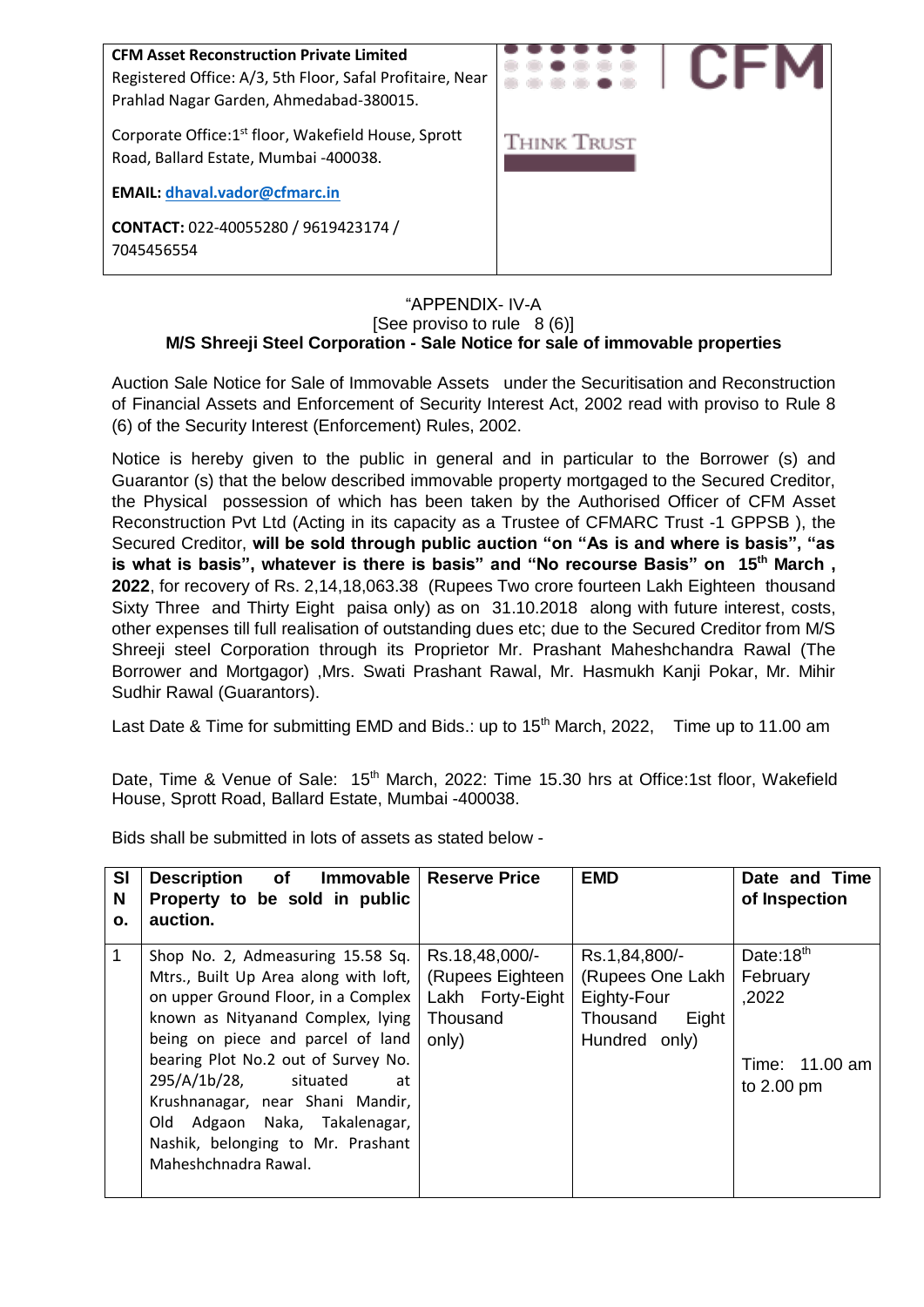| $\overline{2}$ | Flat No. 1, admeasuring 59.65 Sq.<br>Mtrs, on First Floor In a building<br>known as Nityanand Apartment,<br>lying being on piece and parcel of<br>land<br>bearing<br>Survey<br>No.<br>295/A/1b/28,<br>situated<br>at<br>Krushnanagar, near Shani Mandir,<br>Old Adgaon Naka, Takalenagar,<br>Nashik, belonging to Mr. Prashant<br>Maheshchandra Rawal. | Rs.27,29,000/-<br>(Rupees Twenty-<br>Seven<br>Lakh<br><b>Twenty-Nine</b><br>Thousand<br>only) | Rs.2,72,900/-<br>(Rupees Two Lakh<br>Seventy<br>Two<br>Thousand<br><b>Nine</b><br>Hundred only) | Date:18th<br>February<br>,2022<br>11.00 am<br>Time:<br>to 2.00 pm |
|----------------|--------------------------------------------------------------------------------------------------------------------------------------------------------------------------------------------------------------------------------------------------------------------------------------------------------------------------------------------------------|-----------------------------------------------------------------------------------------------|-------------------------------------------------------------------------------------------------|-------------------------------------------------------------------|
| 3              | Flat No. 2, admeasuring 59.65 Sq.<br>Mtrs, On second floor in a<br>building known as<br>Nityanand<br>Apartment, lying being on piece<br>and parcel of land bearing Survey<br>No. 295/A/1b/28, situated at<br>Krushnanagar, Near Shani Mandir,<br>Old Adgaon Naka, Takalenagar,<br>Nashik, belonging to Mr. Prashant<br>Maheshchandra Rawal.            | Rs.27,29,000/-<br>(Rupees Twenty-<br>Seven<br>Lakh<br><b>Twenty-Nine</b><br>Thousand<br>only) | Rs.2,72,900/-<br>(Rupees Two Lakh<br>Seventy<br>Two<br>Thousand<br><b>Nine</b><br>Hundred only) | Date:18th<br>February<br>,2022<br>Time: 11.00 am<br>to 2.00 pm    |
| 4              | Flat No. 3, admeasuring 59.65 Sq.<br>Mtrs, on third floor in a building<br>known as Nityanand Apartment,<br>lying being on piece and parcel of<br>land<br>bearing<br>Survey<br>No.<br>295/A/1b/28,<br>situated<br>at<br>Krushnanagar, near Shani Mandir,<br>Old Adgaon Naka, Takalenagar,<br>Nashik, Belonging to Mr. Prashant<br>Maheshchandra Rawal. | Rs.27,29,000/-<br>(Rupees Twenty-<br>Seven<br>Lakh<br><b>Twenty-Nine</b><br>Thousand<br>only) | Rs.2,72,900/-<br>(Rupees Two Lakh<br>Seventy<br>Two<br>Thousand<br><b>Nine</b><br>Hundred only) | Date:18th<br>February<br>,2022<br>11.00 am<br>Time:<br>to 2.00 pm |

CONTACT & EMAIL: 022-40055280 / 9619423174 / 7045456554 & [dhaval.vador@cfmarc.in](mailto:dhaval.vador@cfmarc.in)

Encumbrances if any: Not known to the secured creditor

For detailed terms and conditions of the sale, please refer to the link provided in Secured Creditor's website i.e., www.cfmarc.in

> SD/- Authorised Officer **CFM Asset Reconstruction Private Limited (Acting in its capacity as a trustee of CFMARC Trust -1 GPPSB)**

Date: 05/02/2021 Place: Mumbai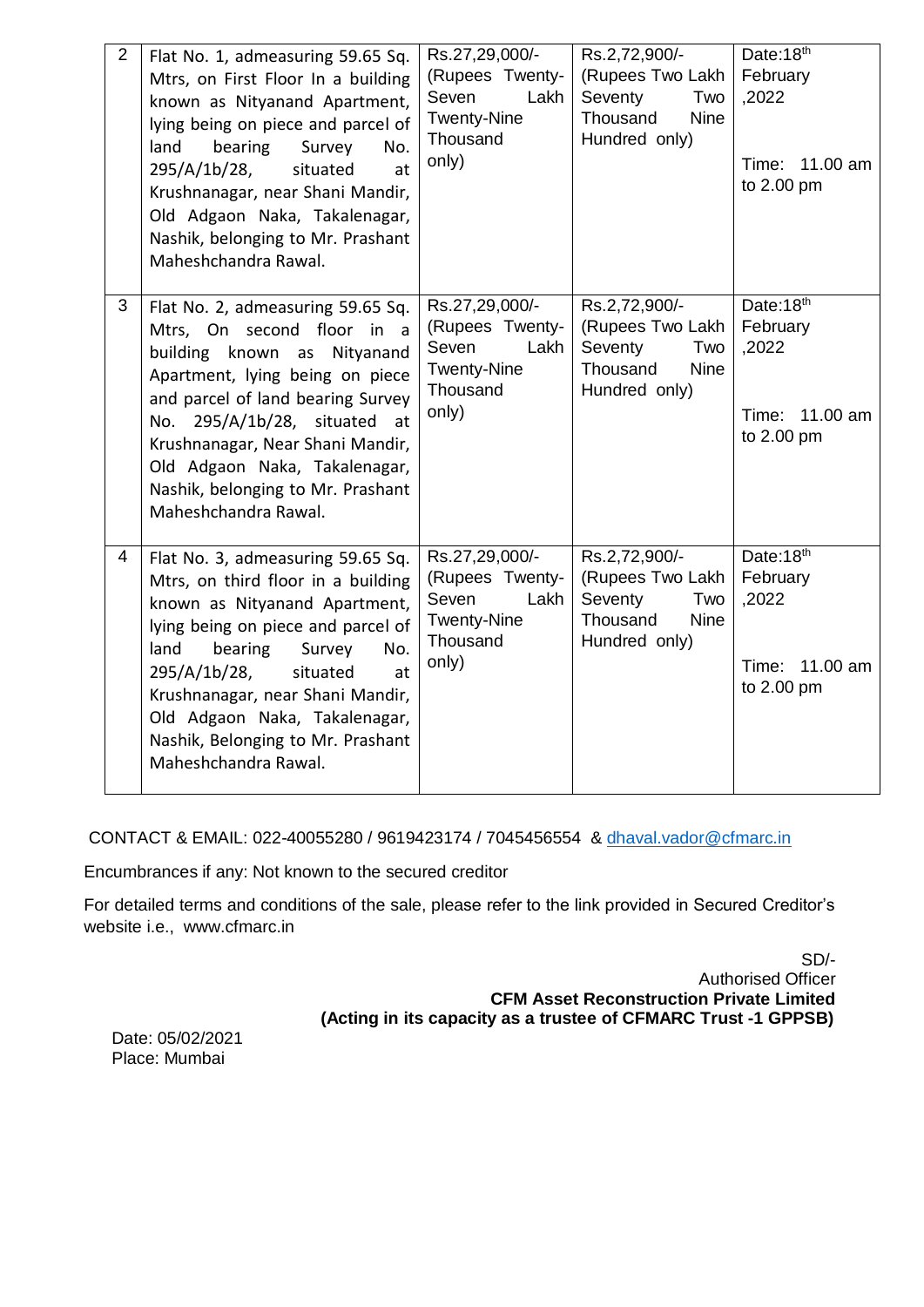## **TENDER DOCUMENT CUM TERMS AND CONDITIONS OF SALE OF ASSETS OF M/S SHREEJI STEEL CORPORATION**

- 1) The intending bidder should bid for entire immovable property. Bid form without the Aggregate EMD shall be rejected summarily.
- 2) The person deputed for inspection by the prospective offeror should carry with him appropriate authorization on the letterhead of the organization he/she represents, failing which inspection may be refused.
- 3) Offers not accompanied with Aggregate EMD shall be treated as invalid. The Aggregate EMD of unsuccessful bidders shall be refunded within fifteen days from the date of eauction. The offeror will not be entitled to claim any interest, if the refund of Aggregate EMD is delayed beyond the said period for any reason whatsoever.
- 4) The Said Properties shall be sold at a price not less than the Aggregate Reserve Price mentioned hereinabove.
- 5) The offer should only be submitted in sealed envelope with subject "Bid for purchase of assets of M/S Shreeji Steel Corporation" to correspondence address as stated below –
- 6) CFM Asset Reconstruction Pvt Ltd, 1<sup>st</sup> Floor, Wakefield House, Sprott Road, Ballard Estate, Mumbai 400038
- 7) The entire procedure of conducting Auction shall be at the exclusive discretion of the Authorized Officer and intending purchaser shall have no right to object to the same.
- 8) The Said Properties shall be sold to the highest offeror. The highest offeror shall have to tender the KYC documents with originals (Photo ID and address proof documents) to the Authorised Officer for verification immediately. Post such verification, on confirmation of sale of the Said Properties, which shall be conveyed to the highest offeror, after following the process enumerated hereinabove, The successful offeror(s) will have to immediately, but not later than next working day, pay 25% of the sale price (after adjusting the Aggregate Earnest Money deposited) by way of Demand draft/ Pay order favouring CFM-ARC payable at Mumbai and the balance of 75% of the consideration shall be payable by the successful on or before the fifteenth day of the confirmation of the sale of the Said Properties, or such other time as may be agreed to between CFM-ARC and the successful offeror, subject to the sole discretion of CFM-ARC. In the event of any default in payment of any of these amounts, or if the sale is not completed by reason of any default on the part of the successful offeror, CFM-ARC in its absolute discretion, shall be entitled to forfeit all the moneys till then paid by the successful offeror and put up the assets in question for resale/disposal. Further, all costs, charges and expenses incurred by CFM-ARC on account of such resale shall be borne by such defaulting successful offeror who shall also be bound to make good any deficiency arising on such resale and he/she/they shall not be entitled to make any claim in the event of the assets realizing higher price on resale.
- 9) The offeror shall deduct and deposit with the concerned department/statutory body Tax Deducted at Source ("TDS"), as applicable under section 194-IA of the Income Tax Act, 1961. Such TDS shall be considered as part of the Offer made by the offeror.
- 10) The stamp duty, registration charges, cess, sales tax, Value Added Tax ("VAT") (if applicable), transfer charges, if any, and all other incidental costs, charges and expenses in connection with the sale of the aforesaid assets shall be borne by the purchaser/successful offeror.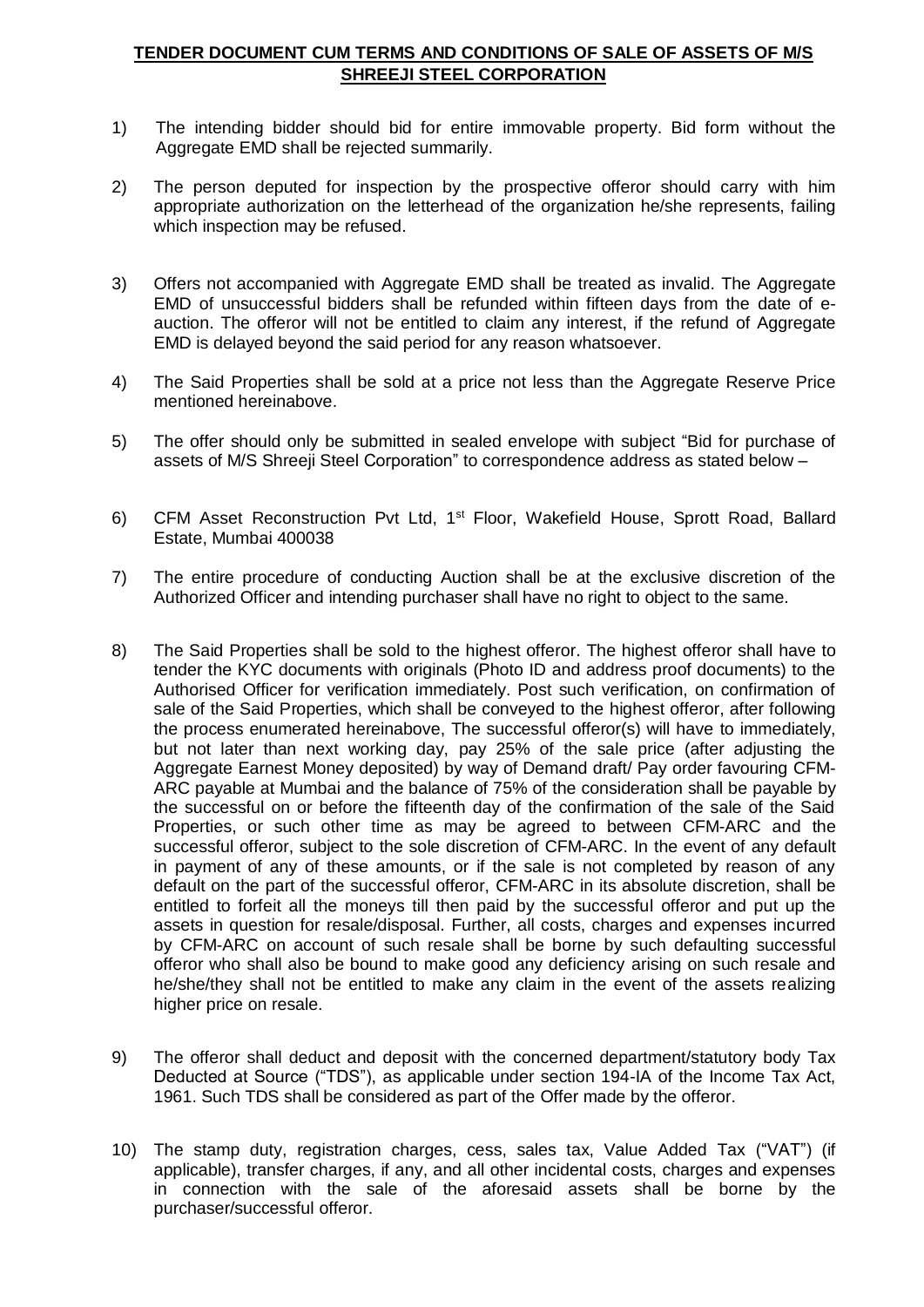- 11) Transfer of the Said Properties to the successful offeror shall be done by the Authorized Officer only upon payment of the entire bid consideration and other charges as per the terms contained herein.
- 12) As from the date of issuance of Sale Certificate, the purchaser shall hold the assets at his/her/their sole risk and cost as regards any loss or damage to the assets by fire or earthquake or any other natural calamities or due to theft, burglary or robbery or from any other cause whatsoever and neither CFM-ARC nor the Authorized Officer shall be liable for any such loss or damages.
- 13) Presently there are no encumbrances known to CFM-ARC.
- 14) The Said Properties are offered for sale on **"AS IS WHERE IS AND AS IS WHAT IS BASIS"** basis. Neither CFM-ARC nor the Authorized Officer undertakes any responsibility to procure any permission/license etc. in respect of the Said Properties offered for sale hereinabove. The successful offeror will have to bear all outstanding dues including but not limited to water/electricity/service charges, transfer fees, electricity dues, society dues, dues of the Municipal Corporation/local authority dues, taxes including sales tax, VAT, GST or any other cess, duties, levies by whatever name it is called, if any, in respect of the Said Properties.
- 15) The offerors are advised in their own interest to verify the Said Properties as also the above and any other dues from the respective authorities to their satisfaction before submitting the offers.
- 16) The successful offeror shall be deemed to have purchased the Said Properties after complete satisfaction of title thereto and inspection thereof and shall not be entitled to make any requisition or raise any objection as to the title or condition of the Said Properties or any part thereof.
- 17) The successful offeror shall, notwithstanding any discrepancy or variation in the names, quantities, survey numbers measurement, boundaries and abuttal as mentioned herein above or any public notice, accept the Said Properties purchased by it/him.
- 18) The offeror shall purchase the Said Properties in the same condition that the Said Properties exist on the date of sale. The date of sale shall mean, the date when the Authorized Officer accepts the offer of the successful offeror. From and after the date of issuance of Sale Certificate by the Authorized Officer, the same shall be at the sole and entire risk and costs and account of the successful offeror as regards any risk, injury, loss or damage thereto or any part thereof from any cause whatsoever. The successful offeror shall not make any requisition for repairs or otherwise and the obligations of carrying out such repairs shall be solely that of the successful offeror.
- 19) Conditional offers will be treated as invalid. Likewise, correspondence about any change in the offers will not be entertained. Any offeror who wishes to give a fresh offer for the Said Properties on or before the last date prescribed for submission of the offers contemplated herein, may file a fresh offer with appropriate Aggregate Earnest Money Deposit.
- 20) The successful offeror will be bound by the regulations of the local / any other authority, as applicable in regard to the use of the Said Properties along with its super structure, plant and machinery thereon, if being part of the Said Properties contemplated herein.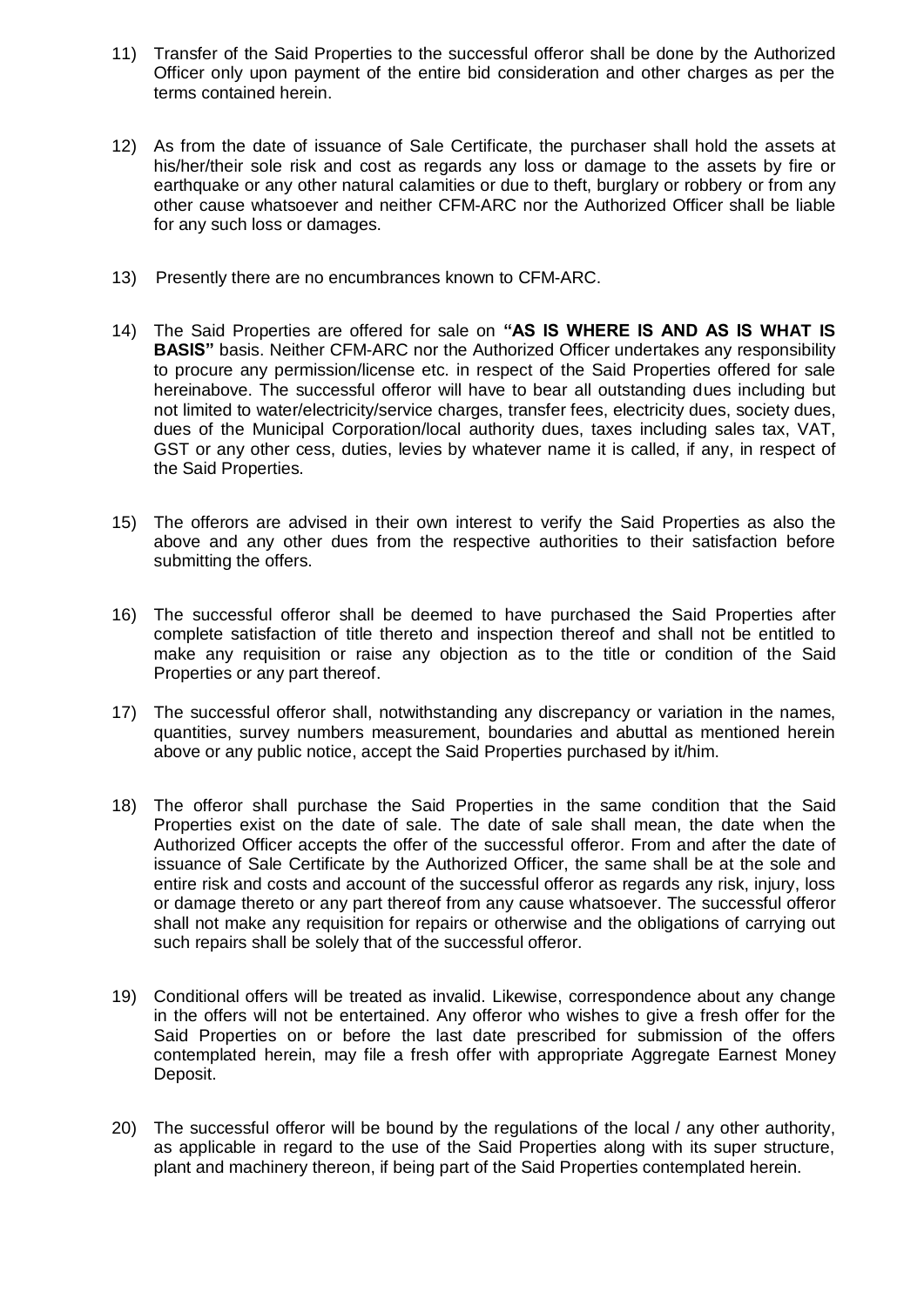- 21) The successful offeror shall, notwithstanding any discrepancy or variation in the names, quantities, survey numbers measurement, boundaries and abuttals as mentioned hereinabove, accept the Said Properties purchased by him/it/them.
- 22) If the dues of the existing charge-holders together with all costs, charges and expenses incurred by CFM-ARC are offered by or on behalf of the Borrower or guarantors at any time before the date of confirmation of sale, the Said Properties or part thereof, shall not be auctioned.
- 23) The offeror shall not be entitled to withdraw or cancel offer once submitted unless permitted by Authorized Officer. If the offeror withdraws or cancels the offer, the Aggregate EMD shall be liable to be forfeited and will also be liable to pay the Authorized Officer, the loss or damage suffered consequent upon withdrawing or cancelling the offer. The assets in question will then be resold at the risk and consequences of the offeror.
- 24) On confirmation of sale by CFM-ARC and if the terms of payment have been complied with, the Authorised Officer exercising the power of sale shall issue Sale Certificate for immovable asset in favour of the purchaser/successful offeror in the form given in Appendix V of the Security Interest (Enforcement) Rules, 2002.
- 25) The sale certificate will be issued in the name of the purchaser(s) / Applicant(s) only and will not be issued in any other name(s).
- 26) The Authorized Officer is selling the Said Properties pursuant to the powers derived from the SARFAESI Act. The Said Properties comprised in and forming part of the sale is sold, subject to all defects, faults, imperfections and errors of description latent or otherwise. The Authorized Officer is not answerable for the correct description genuineness, veracity, authenticity of or any defects in the Said Properties and does not warrant any condition whatsoever pertaining to the same. The offerors should make their own enquiry about the same and satisfy themselves if there are any other encumbrances, reservations, acquisitions, charges, liens or defects affecting the title of the Said Properties. The offerors shall not be entitled to issue or raise any requisitions or objections to or upon the title. The offerors should make enquiries about the utility of the Said Properties put up for sale hereunder and no warranty or assurances of any kind is given by the Authorized Officer and/or CFM-ARC. The offerors shall be deemed to have undertaken a due diligence of the Said Properties and that the offerors are presumed to have taken independent legal or commercial advice before participating in the auction contemplated herein.
- 27) The Authorized Officer reserves his right to reject any or all offer/s without assigning any reason and in case all the offers are rejected, either to hold negotiations with any of the offeror or sell the assets through private negotiations with any of the offerors or any other party/parties or invite fresh offers. CFM-ARC's decision in this behalf shall be final & binding.
- 28) The Authorized Officer will be at liberty to amend/modify/delete any of the above conditions as may be deemed necessary in light of the facts & circumstances of the case.
- 29) Disputes, if any, shall be within the jurisdiction of Courts and Tribunals in Mumbai only.
- 30) Words & expressions used hereinabove shall have the same meanings respectively assigned to them under SARFAESI Act and the rules framed thereunder.
- 31) **Other terms and conditions pertaining to Auction:**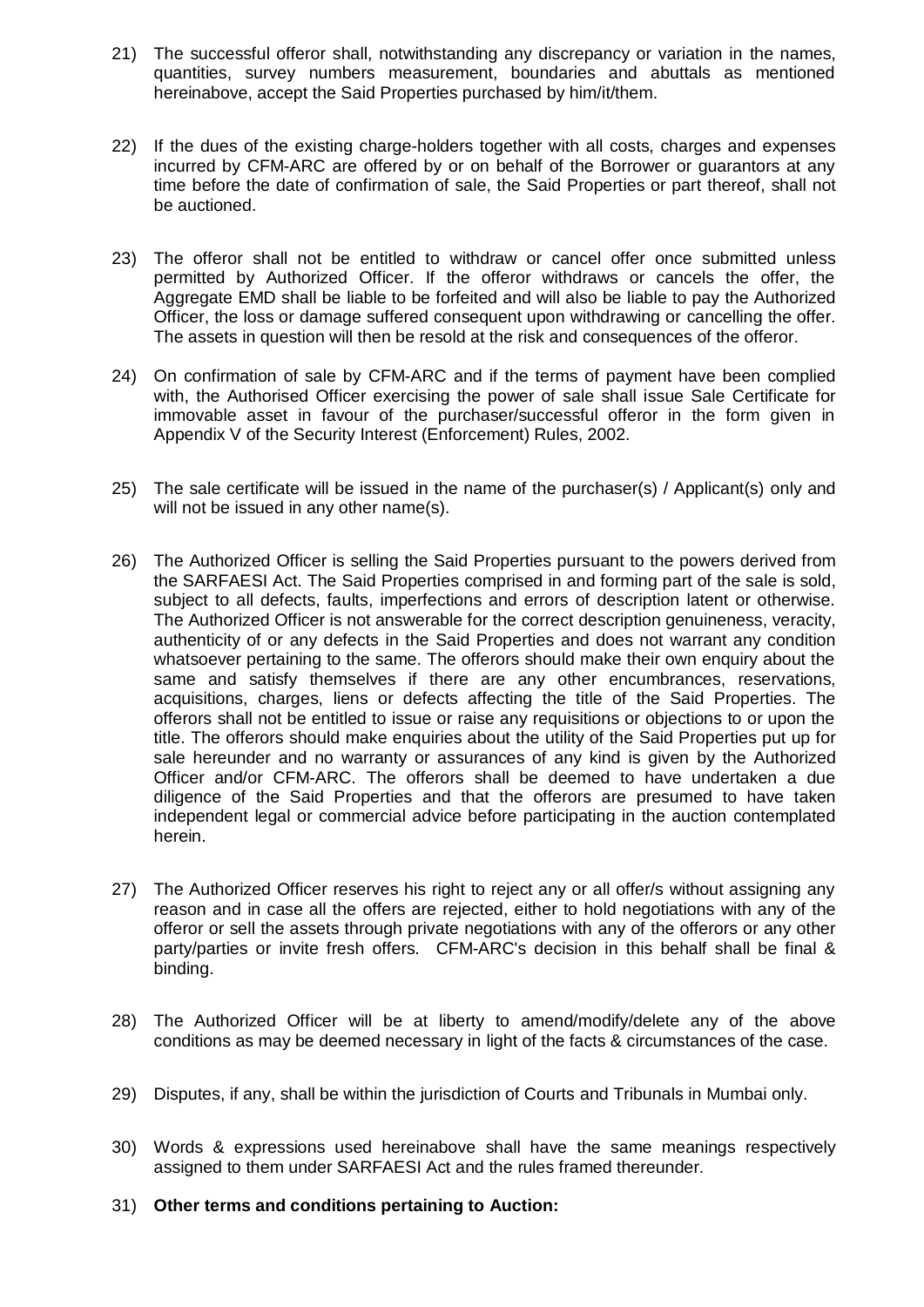- a) Auction/ bidding will be through physical bid opening process at the corporate office of CFMARC at Mumbai
- b) In case of sole bidder/offeror, the sale may be deferred and the Said Properties may be brought for resale or otherwise sale will be deferred or cancelled.
- c) Bidders/Offerors are cautioned to be careful while entering their bid amount and to check for alteration, if any, before confirming the same.
- d) No request/complaint of wrong bidding will be entertained for cancelling the sale and in such case, the Aggregate EMD in full will be forfeited.
- e) Only upon verification of the bid form and confirmation of remittance of Aggregate EMD, the bidder shall be permitted to participate in the physical auction.
- f) All bids placed are legally valid bids and are to be considered as bids from the bidder himself. Once the bid is placed, the bidder/offeror cannot reduce or withdraw the bid for whatever reason. If done so, the Aggregate EMD amount shall be forfeited.
- g) The highest and the latest bid as emerged during the physical auction shall supersede all the previous bids of the respective bidders/offerors. The bidder/offeror with the highest offer/ bid does not get any right to demand acceptance of his bid. Acceptance of the bid shall be at sole discretion of CFMARC
- h) In case multiple bids are received during the physical auction, CFMARC shall also conduct an inter se bidding amongst the bidders if deemed fit by CFMARC and at the sole discretion of CFMARC.
- i) The bidder/offeror shall be solely responsible for all consequences arising out of the bid submitted by him (including any wrongful bidding) and no complaint/ representation will be entertained in this regard by the CFM-ARC. Hence bidders/offerors are cautioned to be careful to check the bid amount and alter/rectify their bid if required before confirming the bid submitted.

Sd/-

Authorized Officer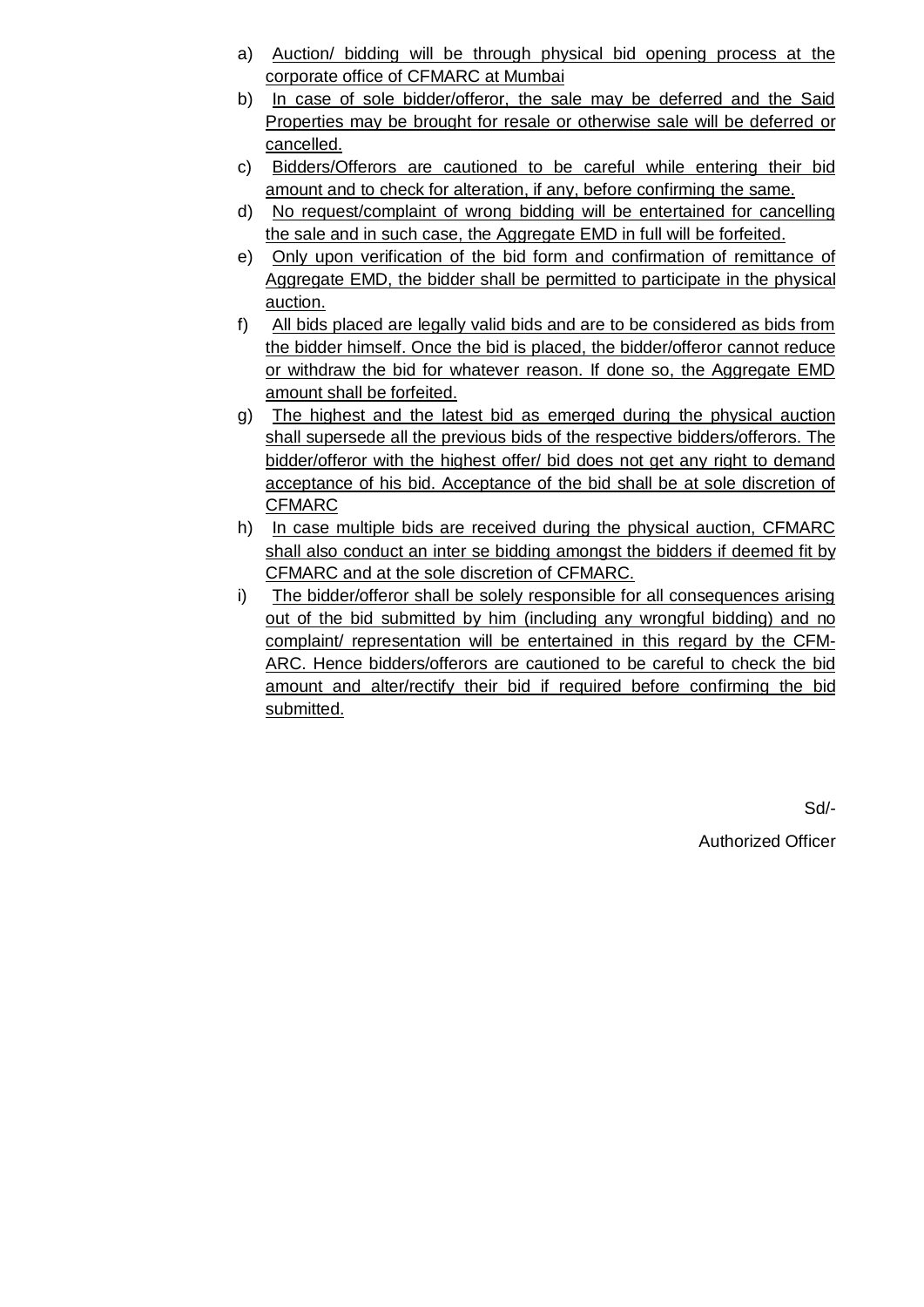# **BID FOR PURCHASE OF ASSETS OF M/S SHREEJI STEEL CORPORATION**

(to be submitted in sealed envelope to CFM ARC)

In the matter of sale of secured immovable properties of M/S Shreeji Steel Corporation

## **PARTICULARS OF THE OFFEROR/BIDDER:**

| 1)<br>2)<br>3) | Name of the Offeror/Bidder:<br><u> 1989 - Johann Stein, synsk politiker og de forskeler og de forskeler og de forskeler og de forskeler og de for</u>                                                                                                                                                                                                                                                                                                               |  |
|----------------|---------------------------------------------------------------------------------------------------------------------------------------------------------------------------------------------------------------------------------------------------------------------------------------------------------------------------------------------------------------------------------------------------------------------------------------------------------------------|--|
|                |                                                                                                                                                                                                                                                                                                                                                                                                                                                                     |  |
| 4)             |                                                                                                                                                                                                                                                                                                                                                                                                                                                                     |  |
| 5)             | Document of proof of identity (tick whichever is being attached) :<br>Diving License: Issue Date __________, Number___________<br>D PAN Card Number: 2001                                                                                                                                                                                                                                                                                                           |  |
|                | □ Voter Identity Card: Issue Date<br>□ Voter Identity Card: Issue Date<br>□ Wumber                                                                                                                                                                                                                                                                                                                                                                                  |  |
|                | D Passport: Issue Date _____________, Number_________                                                                                                                                                                                                                                                                                                                                                                                                               |  |
|                | Certificate of Incorporation: Issue Date ________, Number_<br>□ Partnership Agreement date:                                                                                                                                                                                                                                                                                                                                                                         |  |
| 6)             | Aggregate EMD Remittance details<br>a. Date of remittance example and the same state of the state of the state of the state of the state of the state of the state of the state of the state of the state of the state of the state of the state of the state of t<br>b. Name of Bank <u>entitled</u> and the Name of Bank<br>c. Branch Name<br>d. Bank Account No.<br>e. IFSC Code No. 1994<br><b>OR</b><br>a. Date of Demand draft<br>b. Name of the Issuing Bank |  |
| 7)             | DETAILS OF THE OFFER/BID:                                                                                                                                                                                                                                                                                                                                                                                                                                           |  |
|                | (Amount in words)                                                                                                                                                                                                                                                                                                                                                                                                                                                   |  |